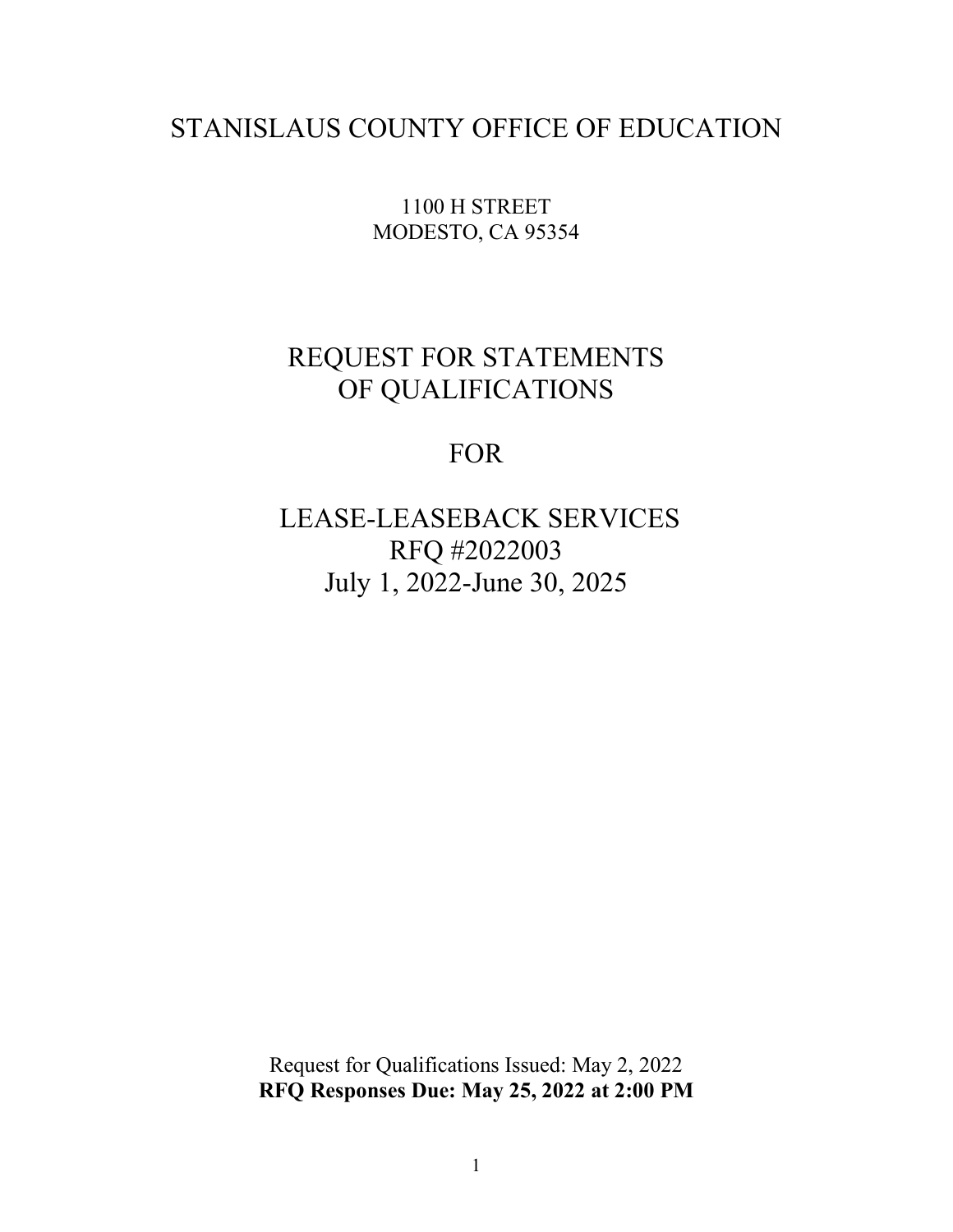### **REQUEST FOR STATEMENTS OF QUALIFICATIONS LEASE-LEASEBACK SERVICES**

#### **SECTION 1 – INTRODUCTION**

Stanislaus County Office Of Education ("County Office") is requesting Statements of Qualifications ("SOQ") from business entities experienced in the "Lease-Leaseback" public project delivery method ("LLB" Entities) which are qualified to provide all necessary services for construction of various projects using the "Lease-Leaseback" process under Education Code section 17406, including, but not limited to the following:

Modernization of facilities and property- Foothill Horizons Outdoor Ed. Camp New Construction/Modernization for Alternative Education – various sites New Construction/Modernization for Administrative Facilities –various sites Parking Lot Renovations – Various Sites Modular Building Replacement/Modernization – various sites

The County Office intends to do the following:

- 1. Select an experienced LLB Entity or Entities, based on the analysis of SOQ's from experienced LLB Entities that have successfully completed the construction and renovation of similar facilities using the "Lease-Leaseback" process for projects exceeding one million dollars.
- 2. The County Office will enter into separate design agreements with architects for project programming, coordination and the development of plans and specifications for the various Projects.
- 3. The construction of the Projects, or other LLB projects undertaken pursuant to responsive SOQ's, will not commence until after written County Office approval of the plans and specifications is obtained.
- 4. The County Office is soliciting SOQ's from qualified LLB Entities that must have experience in the planning, scheduling and construction of school projects valued in excess of \$1,000,000 (one million dollars).
- 5. The County Office intends to award contracts for Lease-Lease Back projects resulting from this Request for Statement of Qualifications for no more than a three year period, starting July 1, 2022 through June 30, 2025.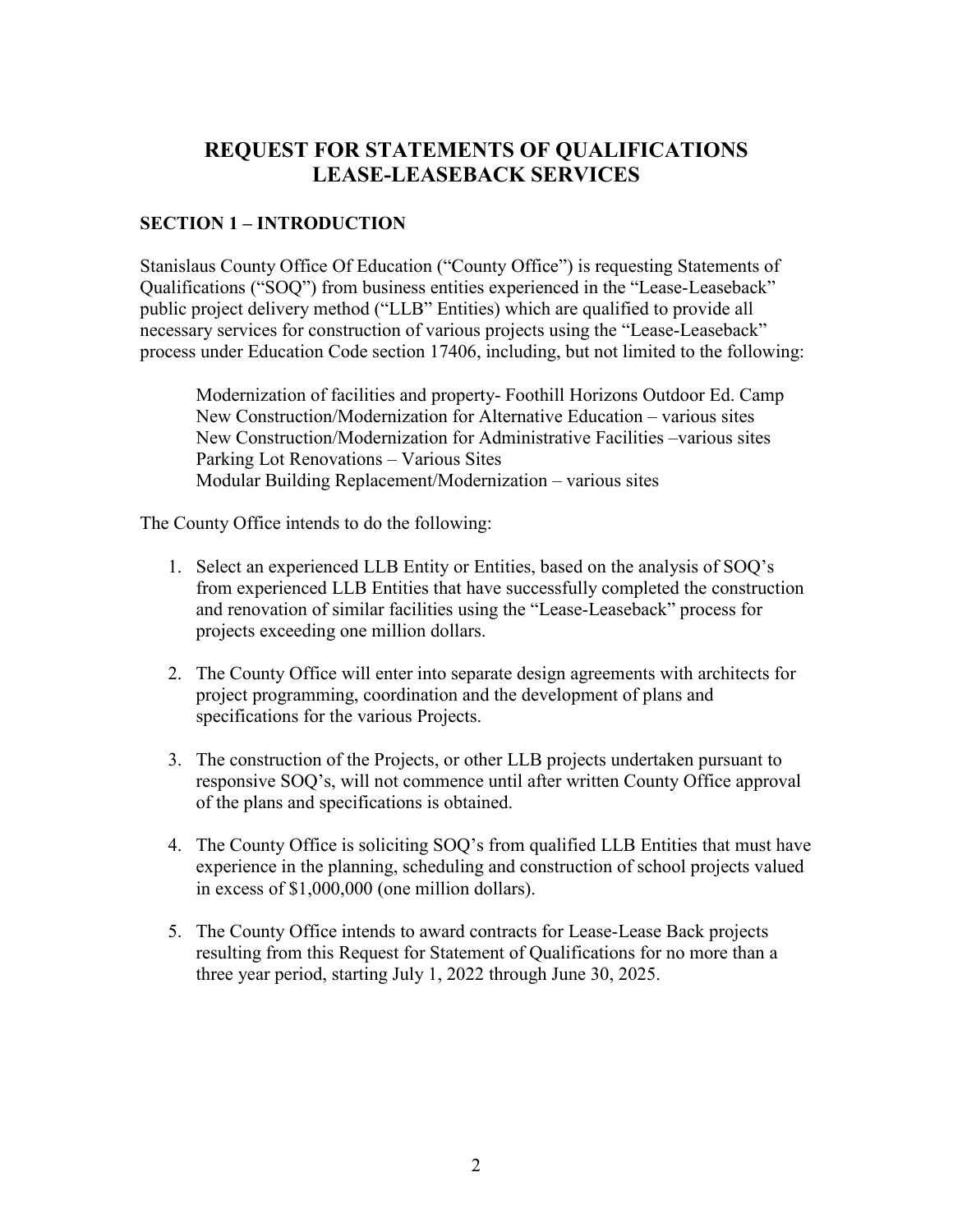The following describes the currently contemplated Project:

#### **Project Descriptions**

New Construction / Modernization for Foothill Horizons Outdoor Education – Facilities and Property will need to be replaced, expanded or upgraded in the near future.

New Construction / Modernization for Alternative Education – Planning has not started on these projects. Alternative Education facilities will need to be replaced, expanded or upgraded in the near future.

Modernization of Administrative Facilities – Facilities will need to be expanded or upgraded in the near future at various SCOE sites.

Parking Lot Renovations – Several of SCOE's existing sites are in need of parking lot Renovations. Planning has not started on these projects.

Modular Building Replacement/ Modernization – SCOE owns many relocatable buildings across Stanislaus and other counties. Some may need to be replaced or modernized in the near future. This will include site upgrades to meet current ADA standards.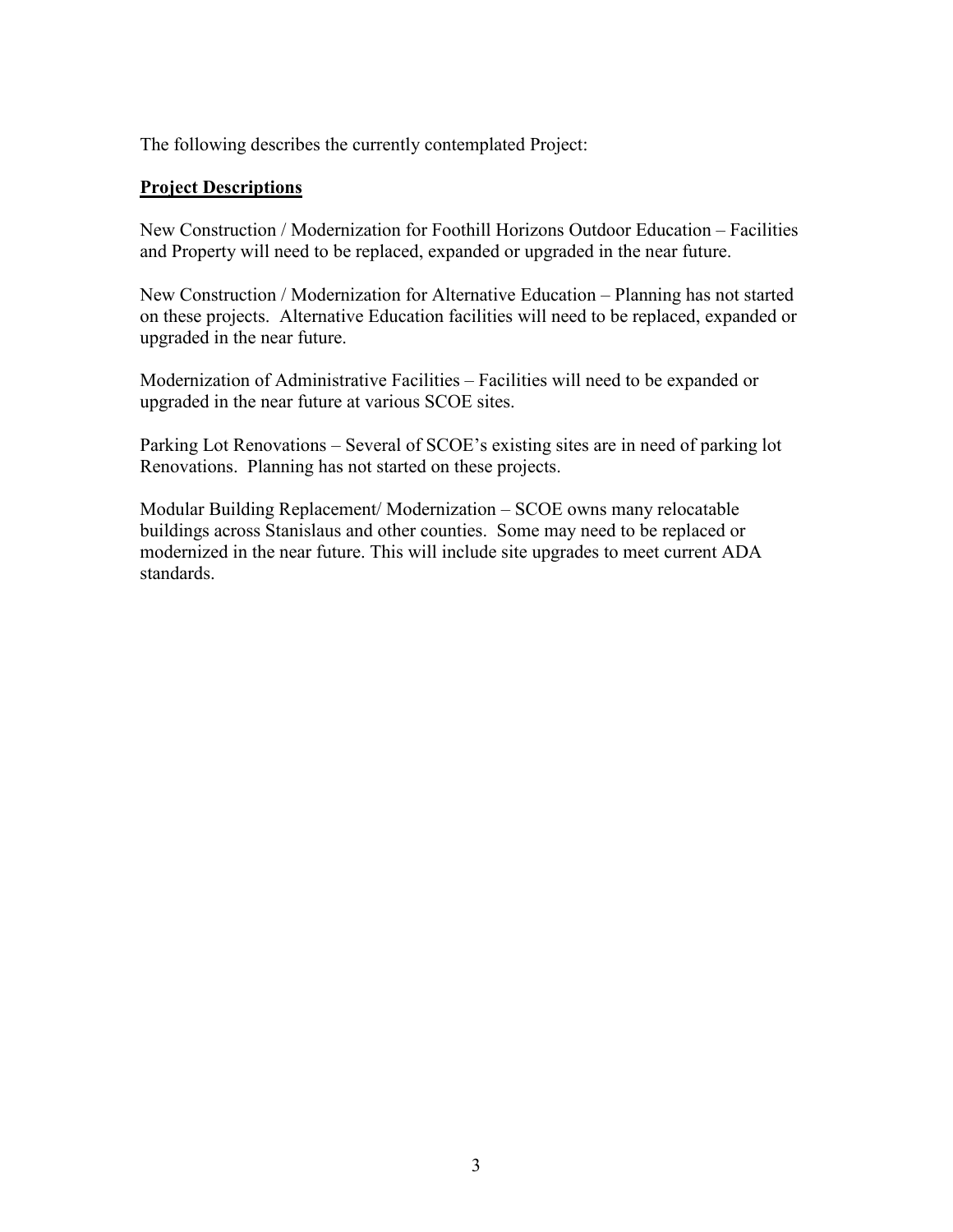This Request for Qualifications (RFQ) describes the Projects, the anticipated Scopes of Work, the selection process and the minimum information that must be included in each Respondent's SOQ.

The County Office will compare and evaluate all SOQs and select a LLB Entity or Entities that best meet(s) the needs of the County Office, based on the following factors:

- ♦ Experience, expertise, and knowledge of the LLB process.
- ♦ Ability to meet established budgets and timelines.
- ♦ Ability to provide constructability and value engineering reviews.
- ♦ Ability to provide exemplary construction services, including the identification and profile of key personnel assigned to the Project(s).
- ♦ Ability to coordinate off-site and on-site issues with the County Office and any other design professionals and consultants retained by the County Office, jurisdictional agencies, including the Local Public Works Department, Building and Safety Department and others (as applicable).
- ♦ Knowledge of jurisdictional agencies, including utilities (as applicable).
- ♦ Ability and willingness to work with local vendors, suppliers, and contractors.
- ♦ Training and experience of key personnel in renovation of mission critical systems.
- ♦ Staff capacity, depth, and current workload.
- ♦ Nature and quality of the firm's completed work, particularly like environments to SCOE.
- ♦ Stability, reliability and continuity of the firm and its members.
- ♦ Location of the firm's office relative to the County Office.
- $\leftarrow$  Fee competitiveness.
- ♦ Financial resources and stability of Respondent and any principal consultant and/or consultant team
- ♦ Other considerations deemed relevant by the County Office.

#### **Respondents are directed to send any questions, correspondence and all proposals in writing to:**

**SCOE Facilities Stanislaus County Office of Education 1100 H Street Modesto, CA 95354**

**Responses shall be submitted no later than: 2:00 PM on May 25, 2022**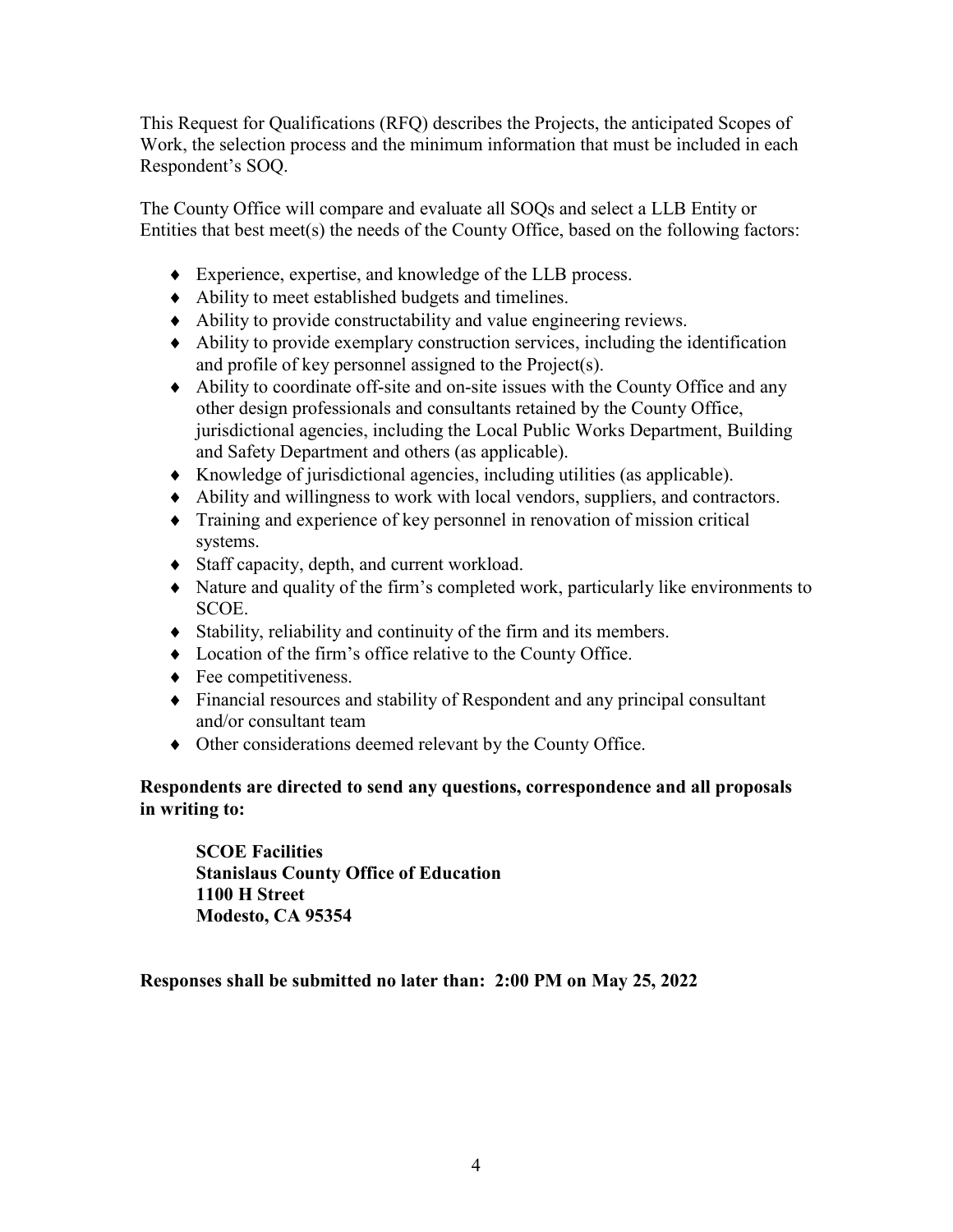#### **SECTION 2 – SELECTION PROCESS/PROJECT TIMETABLE**

The process involves the solicitation and formal invitation of firms capable of performing LLB services, requesting the submission of SOQs based on the RFQ. Upon receipt, the County Office's evaluation team will review the submittals for compliance and rank them accordingly. The top three (3) (or more if desired by the County Office) ranked firms will be considered for further review. It is anticipated that the three highest ranking firms will be invited for an interview.

Any interview or selection panel may consist of County Office staff, which may include: the Superintendent, Board of Trustee members, legal representation, consultants, architects and any other representative(s) as deemed appropriate by the County Office.

#### **The following dates present a general guideline and are subject to change by the County Office:**

- 1. Request for SOQs Published: May 2 and May 10, 2022
- 2. SOQs due: 2:00 PM on May 25, 2022
- 3. Review of SOQs Completed by: June 13, 2022 (tentative)
- 4. Interviews: June 2022 (tentative)
- 5. Announcement of Approved LLB Entities: July 2022
- 6. Finalize proposed contract(s) with one or more LLB Entities: as projects are planned.

### **SECTION 3 – CONTRACTOR SERVICES**

The scope of services required for each Project is anticipated to include, but shall not be limited to:

#### **Assisting with Pre-design services, including:**

- ♦ Cost estimating and value review.
- ♦ Development of a Guaranteed Maximum Price (GMP) that is acceptable to the County Office.
- ♦ Negotiate a Lease-Lease-back contract with the County Office with an acceptable GMP.
- ♦ Bid the work with a minimum of 3 bids for each selected trade.
- ♦ Expedite design reviews, including modifications, if any, based on value analysis.
- ♦ Undertake value-engineering analysis and prepare reports with recommendations to the County Office to maintain established project  $budget(s)$ .
- ♦ Identify, coordinate and confirm all utilities (including points of connection).
- ♦ Prepare a Critical Path Method schedule on Primavera (or equal) software computer program acceptable to the County Office, clearly identifying the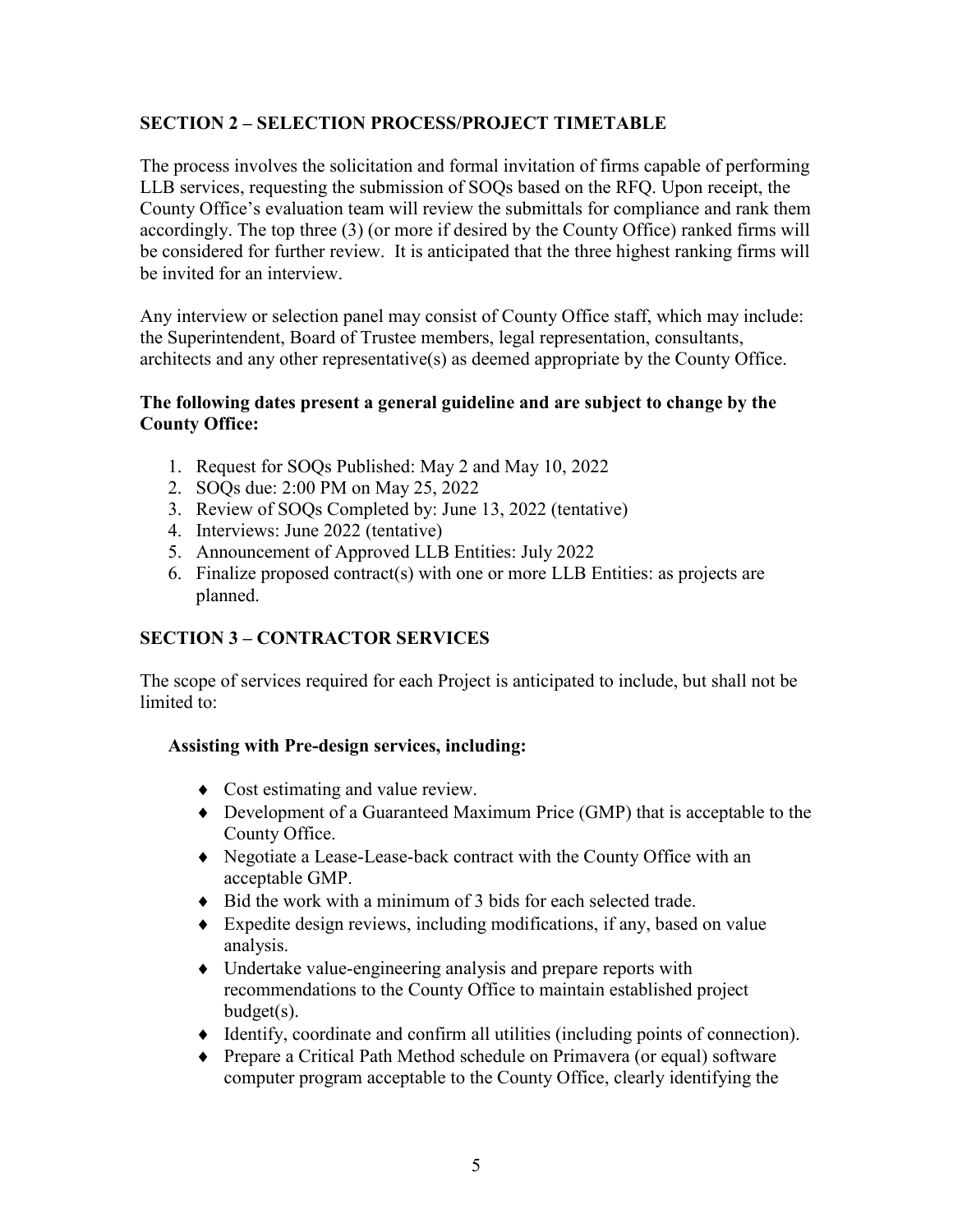critical path, milestones, predecessors, successors, float, lag, start-to-finish, start-to-start, finish-to-start, or finish-to-finish relationships.

#### **Construction and Post-Construction Services:**

- ♦ Document, and coordinate record drawings to accurately portray "as-built" conditions.
- ♦ Compile operations and maintenance manuals, warranties/guarantees, and certificates.
- ♦ Provide the necessary training and in-service to the County Office's Maintenance and Operations personnel as well as the site staff.
- ♦ Obtain occupancy permits; coordinate final testing, documentation, and governmental inspections.
- ♦ There will be commissioning required for major building components, the contractor will be required to provide appropriate electrical and mechanical personnel to support this activity. The commissioning will be conducted by a third party organization.
- ♦ Prepare final accounting and close out reports; prepare occupancy plan reports.
- ♦ Other responsibilities necessary for the completion of the Project in accordance with the Construction Documents and all applicable State laws and regulations.
- ♦ Final presentation to the Board of Trustees regarding the process.

The selected LLB Entity for each Project will also perform various preconstruction services, including but not limited to design/constructability review and value engineering under a Preconstruction Services Agreement. If the County Office proceeds with the Construction Phase of a Project, the selected LLB Entity will be acting as such pursuant to appropriate Site and Facilities Lease Agreements and related Construction Provisions, and may contract with separate general and/or trade contractors to perform the various trades comprising the entire Scope of Work.

The LLB Entity shall work under the direction of the County Office's Facilities Planning Department, or designated representative. It is expected that the LLB Entity will include, or employ, a licensed California contractor. The architect will be the architect of record and the LLB Entity will defer to the direction of the architect.

#### **SECTION 4 – GUARANTEED MAXIMUM PRICE**

Respondents are not required to include a guaranteed maximum price for the Project with their initial SOQs. Upon completion of the Construction Document Phase of the project, LLB Contractor shall obtain sub-contractor bids, and, if the County Office proceeds with the Construction Phase of the Project, the successful LLB Entity will be required to provide a finalized and/or negotiated guaranteed maximum price for the Construction Phase of the Project.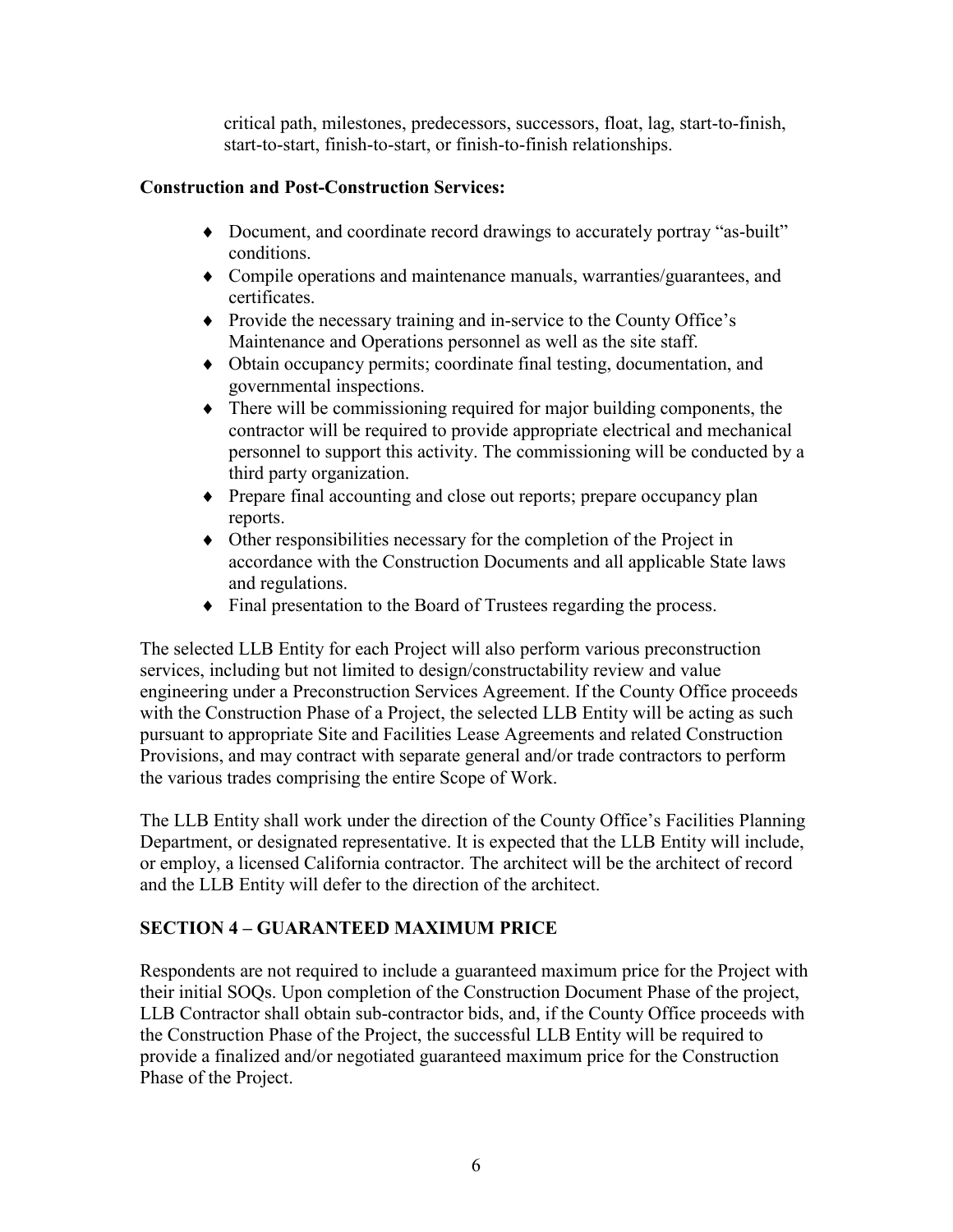Respondents should outline their SOQ the Construction Fee Percentage, as well as a delineation of General Conditions and Project Insurance, to inform the County Office how such pricing is determined.

#### **SECTION 5 – SUBMITTAL FORMAT AND CONTENT**

All Respondents are required to follow the format specified below. Each SOQ must be clear, concise, well organized, complete, and demonstrate Respondent's qualifications to perform and complete each Project using the Lease-Leaseback delivery method. The SOQs may be no longer than 25 pages, 8 ½" x 11" paper, inclusive of resumes, forms, and pictures. Each section of the submittal shall be tabbed according to the numbering system shown below to aid in expedient information retrieval. (NOTE: Respondents shall base their submittals on the "Factors" listed in Section 1 as well as the "Scope of Work".) Five (5) copies of the submittal shall be delivered by the submittal due date and time, as specified above.

#### **Submittal Cover**

Include the RFQ's title and submittal due date, the name, address, fax number, and the telephone number of the Respondent firm (or firms if there is a joint venture or association).

#### **Table of Contents**

Include a complete and clear listing of headings and pages to allow easy reference to key information.

- I. **Cover Letter** The cover letter should be brief (two pages maximum). Describe how to "Scope of Work" and "Evaluation Factors" will be addressed and/or accomplished for the County Office, including the location of the firm's offices and the office responsible for each Project, and the response time to the County Office's requests. Describe those conditions, constraints, or problems that are unique to the Scope of Work that may adversely affect either the cost or work progress; identify the team members (i.e., joint partners and sub-consultants), and include the title and signature of the firm's contact person(s) for the County Office's Project(s). If the firm is proposing to co-respond with another principal firm, the cover letter must specify the type of services to be provided by each firm and the proposed percentage allocated to that phase or function of the service. Any changes to the County Office's requested format or deletions of requested materials should be explained in the cover letter. The signatory shall be a person with official authority to bind the company.
- II. **Mandatory Qualifications** Respondents must hold a General Building Contractor "B" License and a General Engineering Contractor "A" License, which is current, valid and in good standing with the California Contractor's State License Board, or employ such a licensed individual, or include in their response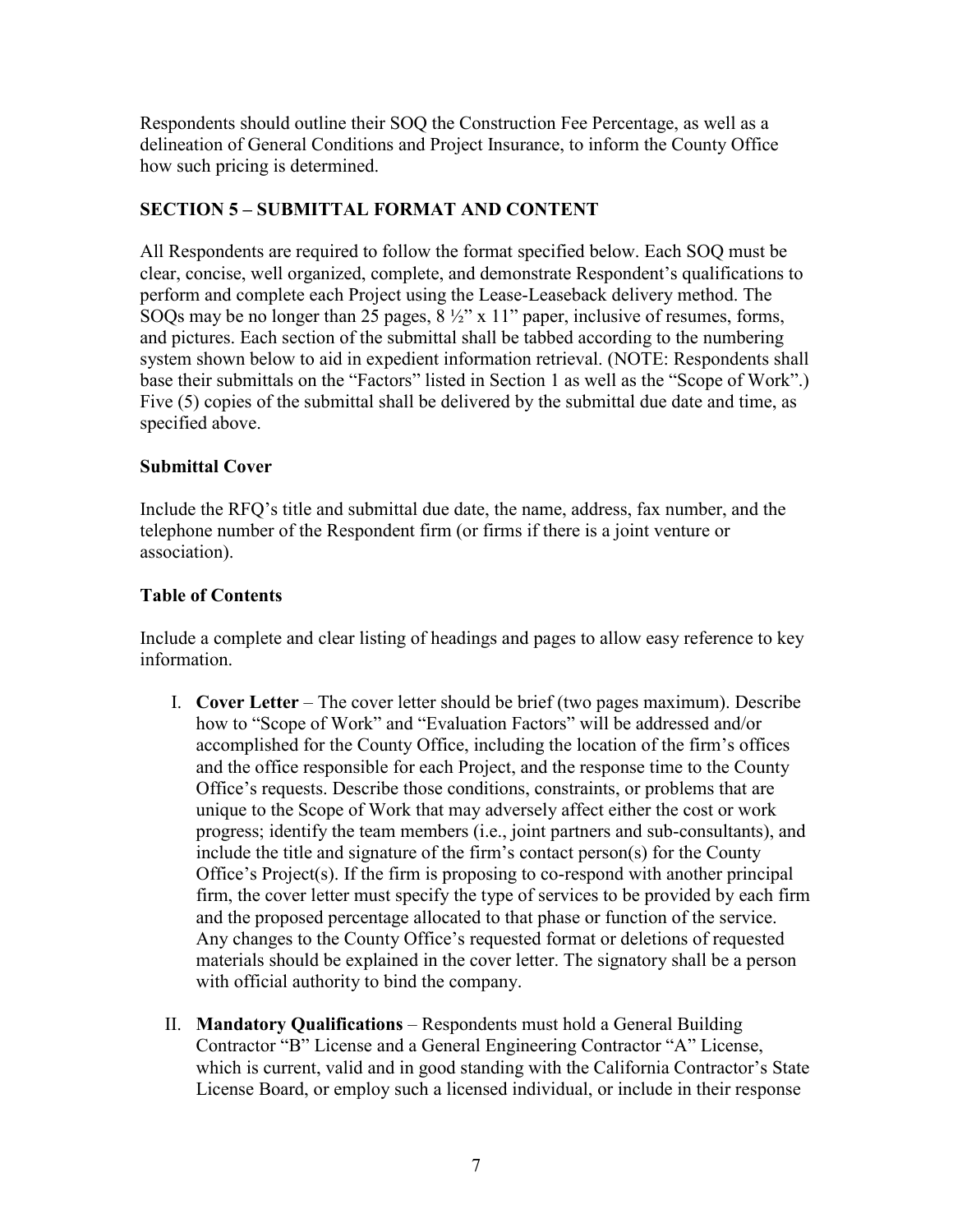the contractual relationship with such a licensed individual who will participate in the LLB Entity's performance of each Project as a LLB Entity and team member under this RFQ. Respondents may also have qualifications to provide design services in accordance with California law. Provide the following information for each license:

- ♦ Name of license holder exactly as on file.
- ♦ License Classification.
- ♦ License & DIR Registration No.
- ♦ Date Issued.
- ♦ Expiration Date.
- ♦ Whether any license has been suspended or revoked in the past 5 years. If so, explain.

Respondents shall also provide information regarding all proposed design consultants and sub consultants.

- III. **Methods and Strategic Plan** Describe in detail your methods and plan for carrying out the Scope of Work.
	- **1.** Describe what steps you will take to facilitate this process as well as any specific critical issues and your solutions to ensure a successful project.
	- **2.** List recent (within last 3 years) project experience in the Public Works area, and the individual team members responsible for negotiations or working relationships with governing agencies or departments.
- IV. **Qualifications and Experience** This section shall contain the following: A description of the Respondent's experience in providing Construction and LLB services for public entities in excess of one million dollars with special emphasis on Mission Critical Projects. Provide all current similar project information, including:
	- 1 Name/Phone of Owner's Representative.
	- 2 Construction Contract Amount.
	- 3 Square Footage of Project.
	- 4 Completion Date or Scheduled Completion Date.
	- 5 Key Personnel Involved.
- V. **Past Performance Record** If any of the following has occurred, please describe in detail the circumstances for each occurrence:
	- ♦ Failure to enter into a contract once selected.
	- ♦ Withdrawal of a proposal as a result of an error.
	- ♦ Termination or failure to complete a contract.
	- ♦ Debarment by any municipal, county, state, federal or local agency.
	- ♦ Involvement in litigation, arbitration or mediation.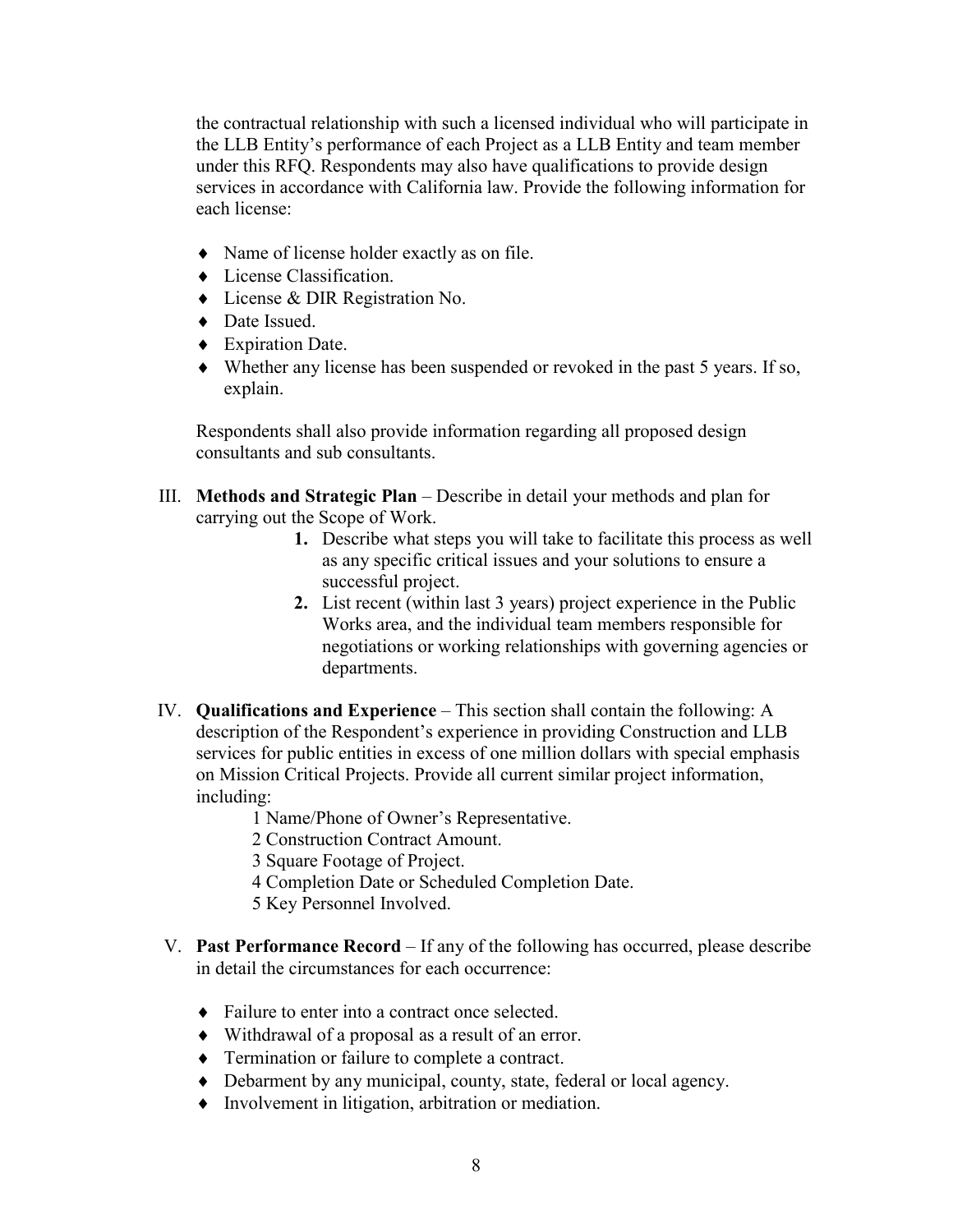- ♦ Conviction of the firm or its principals for violating a state or federal anti-trust law by bid-rigging, collusion, or restrictive competition between bidders, or conviction of violating any other federal or state law related to bidding or contract performance, or any violation of Prevailing Wage laws.
- ♦ Knowing concealment of any deficiency in the performance of a prior contract.
- ♦ Falsification of information or submission of deceptive or fraudulent statements in connection with a contract.
- ♦ Willful disregard for applicable rules, laws or regulations.
- ♦ Failure to timely submit all required closeout documents for any Project.

Information regarding any of the above may be deemed to indicate an unsatisfactory record of performance. Failure to disclose requested information will result in automatic rejection of a submittal and disqualification of the Respondent from participation on County Office projects.

- VI. **Organizational Chart** An organizational chart containing the names of all key positions, joint venture partners, and consultants with titles and their specific task assignment for a Project shall be provided in this section. The County Office's evaluation will consider the entire team. No changes in the successful LLB Entity's team composition will be allowed without prior written approval of the County Office.
- VII. **Location** Proximity of local office(s) to the County Office including the types and quantities of professionals employed by the firm locally.
- VIII. **Financial Information** Provide the following financial information:
	- ♦ A current report from any recognized commercial credit rating service, such as Dunn and Bradstreet or Experian.
	- ♦ A letter from a California admitted surety or insurance company stating bonding limit that can be applied to the Projects.
	- ♦ A letter from a California admitted insurance company indicating ability to provide insurance. The following is a tentative schedule:
		- Commercial General Liability Insurance: Commercial General Liability Insurance shall be at least as broad as Insurance Services Office General Liability Coverage (Occurrence Form CG 0001.) One Million Dollars (\$1,000,000) per occurrence for bodily injury, personal injury, and property damage/Three Million Dollars (\$3,000,000) aggregate.
		- Automobile Liability Insurance: Automobile liability insurance shall be at least as broad as Insurance Services Office Form Number CA 0001 covering Automobile Liability, Code 1 (any auto). One Million Dollars (\$1,000,000) for bodily injury and property damage each accident limit.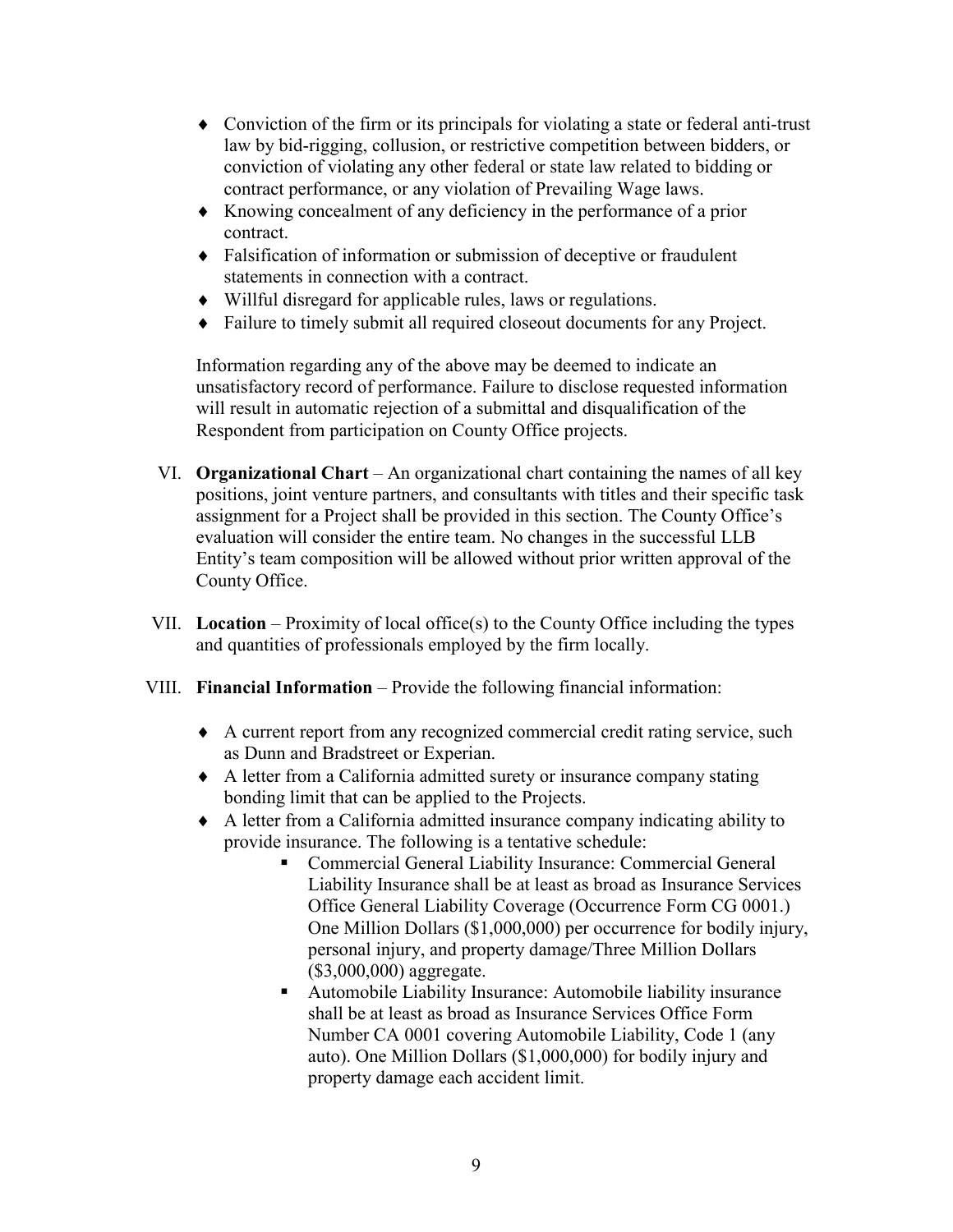- Workers' Compensation and Employer's Liability Insurance: The LLB Entity and all trade contractors shall be insured (or be a qualified self-insurer) under the applicable laws relating to Workers' Compensation insurance, for all of their employees working on or about the construction site, in accordance with the "Workers' Compensation and Insurance Act", Division IV of the Labor Code of the State of California and any acts amendatory thereof. The LLB Entity shall provide employer's liability insurance in the amount of at least One Million Dollars (\$1,000,000) per accident for bodily injury and disease.
- Builder's Risk Insurance: The LLB Entity shall provide and maintain builder's risk insurance (or installation floater) covering all risks of direct physical loss, damage or destruction to the work. Coverage shall equal the Project GMP amount, if requested by the County Office.
- All insurance will be in a form and with insurance companies acceptable to the County Office.
- Insurance carriers shall be qualified to do business in California and maintain an agent for process within the State.
- Stanislaus County Office of Education shall be listed as an additional insured on each of the above policies, and original proof of insurance showing this additional insured party must be presented at time of final execution of Lease-Leaseback contract(s).
- ♦ Indicate current value of all work the Respondent has under contract.
- ♦ Indicate current workers' compensation experience modification ratio (EMR) for you and all major trade contractors which you intend to perform work on any Project.
- IX. **Other Information** This section shall contain all other pertinent information in the following order:
	- ♦ Description of safety record for Respondent and anticipated trade contractors for the last five years. Safety records below the national averages provided by the federal government may be an indication that the Respondent has an unsatisfactory record of safety.
	- ♦ Description of in-house resources of Respondent and co-venture partner(s) (i.e., computer capabilities, software applications, modem protocol, and modeling programs, etc.).
	- ♦ Description of any previous involvement with the Stanislaus County Office of Education.
- X. **Exceptions to this RFQ** Each SOQ shall certify that the Respondent takes no exceptions to this RFQ or addenda.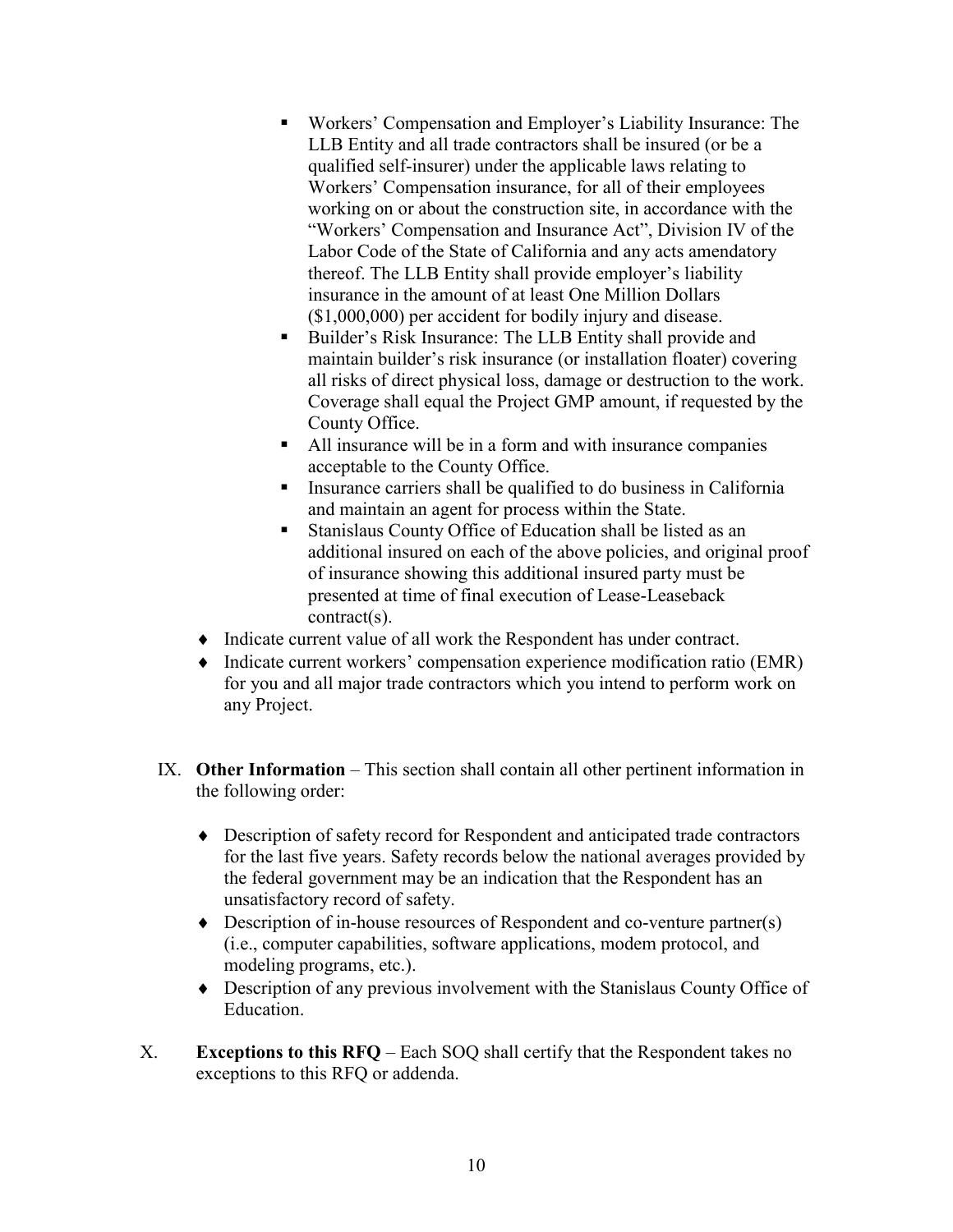#### **SECTION 6 – SUBMITTAL EVALUATION CRITERIA**

Submittals received by the County Office will be evaluated according to the criteria listed below:

- ♦ Conformance to the specified RFQ format;
- ♦ Organization, presentation, and content of the submittal;
- $\blacklozenge$  Specialized experience and technical competence of the firm(s), (including principal firms, joint venture-partners, and consultants) considering the types of services required; the complexity of each Project; record of performance; and the strength of the key personnel who will be dedicated to each Project;
- ♦ Proposed methods and overall strategic plan to accomplish the work in a timely and competent manner;
- ♦ Knowledge and understanding of the local environment and a local presence for interfacing with the County Office;
- ♦ Financial resources and stability of Respondent and any principal consultant and/or consultant team; and
- ♦ Ability to meet the insurance requirements unless County Office, at its sole discretion, decides to modify or waive the insurance requirements or elects to provide Project insurance.

#### **SECTION 7 – METHOD OF SELECTION**

The County Office may conduct interviews with the most qualified LLB Entity or Entities that submit SOQs responsive to this RFQ. All LLB Entities selected for a County Office interview shall submit a sealed price range that will be used as a basis for negotiating the pre-construction services.

The County Office will use the scoring criteria listed in Section 6 to evaluate each LLB Entity on their demonstrated competence and on their professional qualifications necessary for the satisfactory performance of the services required, as evidenced in their SOQ, any interviews, and any communications with references and parties involved on prior works completed by Respondent. The County Office may negotiate a contract with the LLB Entity, or Entities, best qualified, as determined by the County Office to be in the best interest of the County Office, at compensation that the County Office determines is fair and reasonable. Should the County Office be unable to negotiate a satisfactory contract with the LLB Entity considered to be the most qualified at a price the County Office deems reasonable for a given project, negotiations with that LLB Entity may be formally terminated. The County Office may then undertake negotiations with the second most qualified LLB Entity for a given project. In the event negotiations fail with the second most qualified LLB Entity for a given project, the County Office may undertake negotiations with the third most qualified firm, and so on, and so forth.

The County Office reserves the right to select one or more firms to perform the work identified within this RFQ.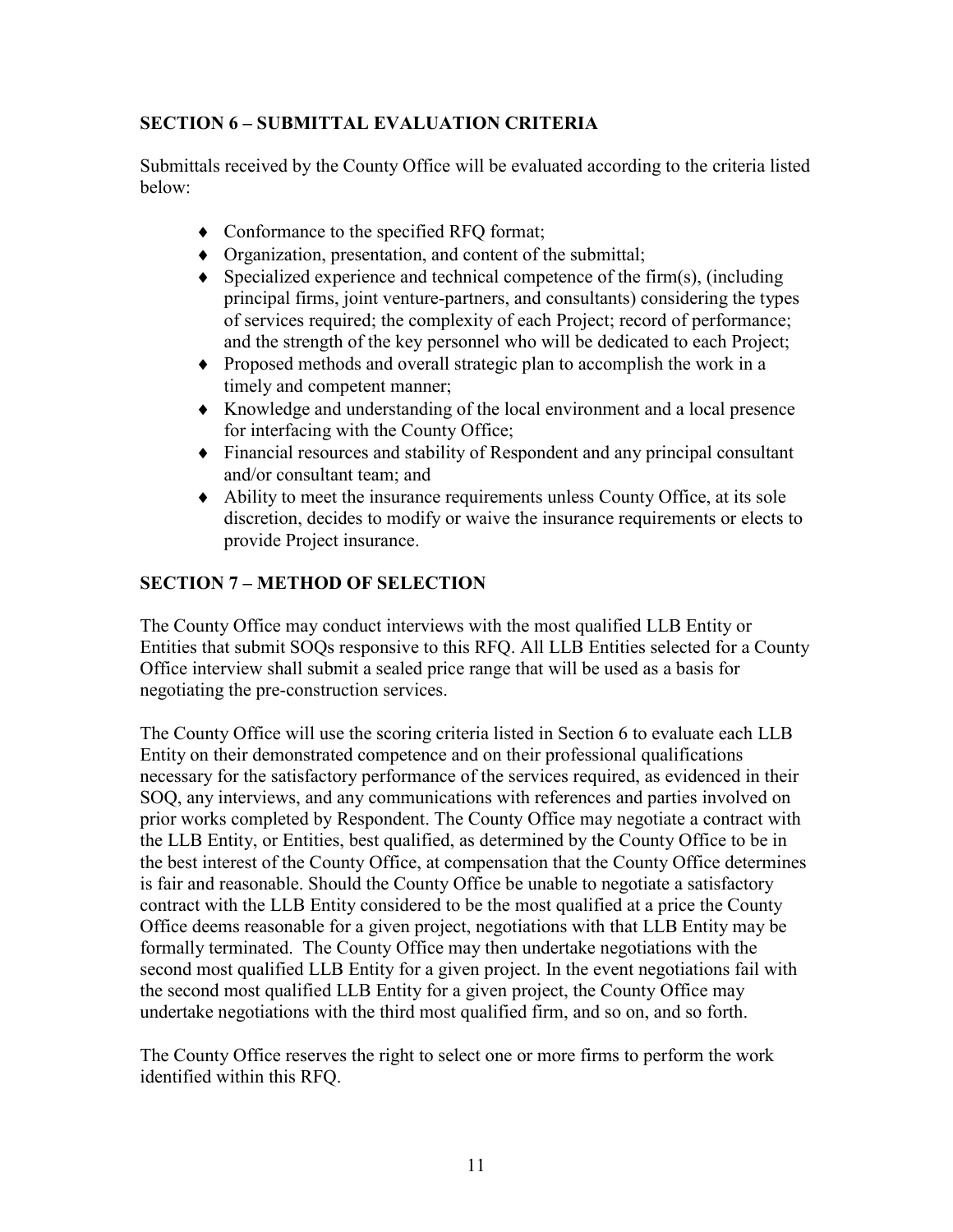#### **SECTION 8 – GENERAL INFORMATION**

**Compliance** - Submittals must be in strict accordance with the requirements of the RFQ. Any SOQ not submitted in accordance with the requirements of the RFQ may be rejected. The County Office reserves the right to waive any irregularity or informality in the process at the County Office's sole discretion and election.

**Amendments** - The County Office reserves the right to cancel or revise this RFQ in part or in its entirety. If the County Office cancels or revises this RFQ, all Respondents will be notified by addenda. The County Office also reserves the right to extend the date responses are due.

**Inquiries** - All questions about the meaning or intent of this RFQ shall be submitted to the County Office in writing as specified above.

**Late Proposals** - It is the Respondent's responsibility to ensure its SOQ submittal is received by the County Office on or before the time and date specified. Submittals received after the date and time specified may not be considered, at the County Office's sole discretion and election.

#### **Special Conditions**

- A. Public Record. All SOQs submitted in response to the RFQ become the property of the County Office (with the exception of financial information) and as such, might be subject to public view.
- B. Non-Discrimination. The County Office does not discriminate on the basis of race, color, national origin, religion, age, ancestry, medical condition, disability or gender in consideration for an award of contract.
- C. Drug-Free Policy and Fingerprinting. Any selected LLB Entity shall be required to complete any and all fingerprinting requirements and criminal background checks required by State law and shall also be required to complete a Drug-Free workplace certificate.
- D. Costs. Costs of preparing a SOQ in response to this RFQ are solely the responsibility of the Respondent.
- E. Prevailing Wages. Respondents are advised that each specified Project, and all potential Projects encompassed by this RFQ, constitute a public work for purposes of the California Labor Code, which requires payment of prevailing wages in effect at the time the contract is signed and a Project is constructed. The County Office will obtain from the Director of the Department of Industrial Relations the general prevailing rate of per diem wages and the general prevailing rate for holiday and overtime work. Any LLB Entity to which a contract is awarded must pay the applicable prevailing rates, post copies thereof at the job